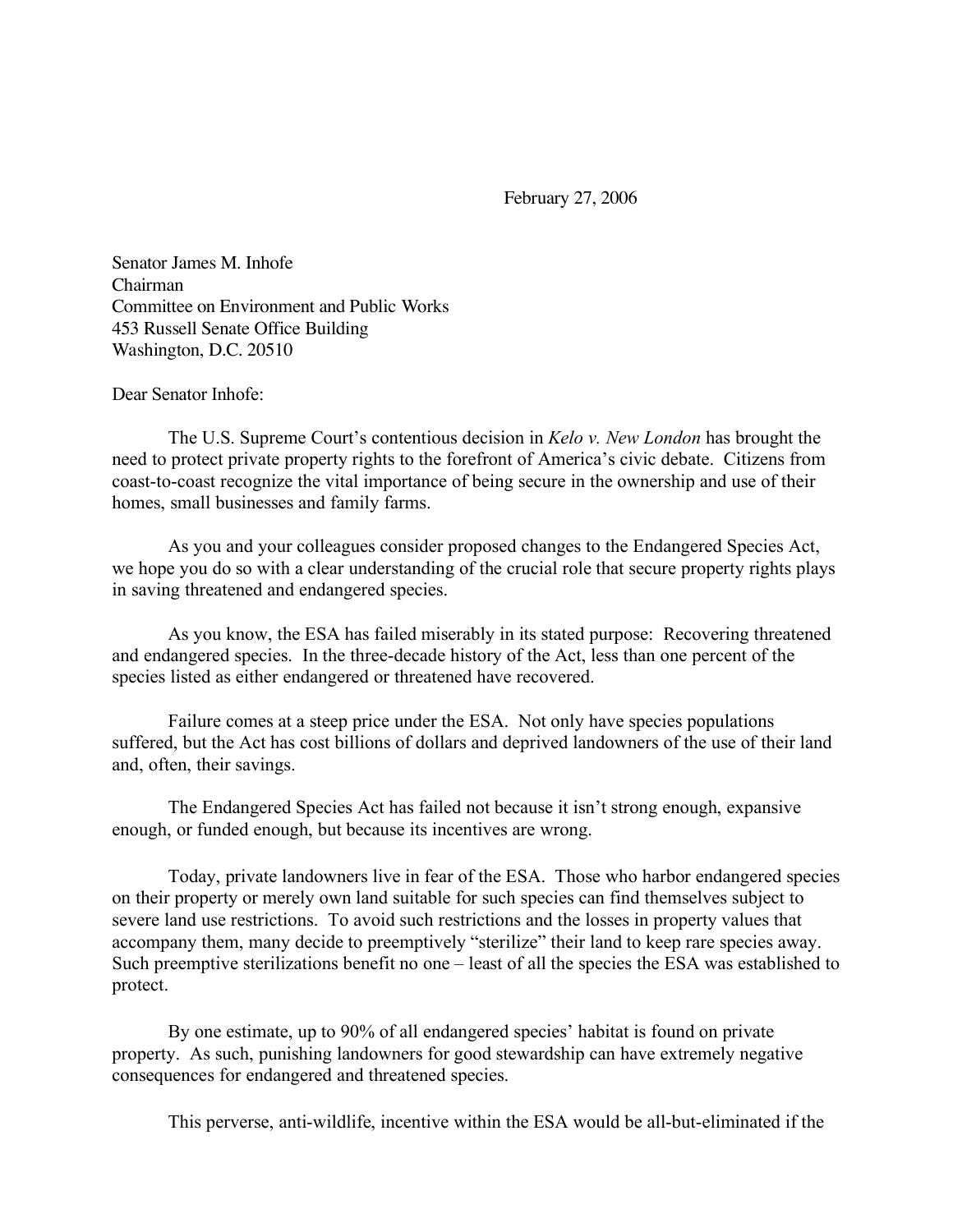Public Policy Research

ESA is brought in line with the Fifth Amendment of the U.S. Constitution, which states that private property should not be taken for public use without just compensation. Property owners who have their property taken or who are denied the productive use of it due to federal species recovery efforts deserve 100% of fair market value in compensation for losses. If property owners receive this compensation, and are secure in their belief that they can be good environmental stewards without risking (at-times ruinous) financial losses, species will benefit.

Also, as a matter of simple fairness, law-abiding American landowners should be able to learn, within a reasonable time, whether a proposed use of their property would run afoul of the Endangered Species Act. Under the current ESA, after landowners apply to the Department of Interior for permission to use their property, they can be forced to wait years for a response – years during which they often are unable to use land they legally own, and on which they pay taxes.

This injustice could be prevented by establishing a time limit within which the Department of Interior must issue final decisions.

Secure property rights are a fundamental cornerstone of our liberty and are integral to our nation's prosperity. Happily – if we as a nation would just recognize it – if we honor these fundamental rights in the ESA, endangered species will benefit.

So that it will work better for wildlife and people, the Endangered Species Act should be reformed to respect the Constitution. We urge you to keep this in mind as you begin your important work.

## Sincerely,

| David A. Ridenour<br>Vice President<br>National Center for Public Policy Research | Hon. Edwin Meese, III<br>Former U.S. Attorney General<br>Reagan Administration | Hon. Don Hodel<br>Former U.S. Sec. of Interior & Energy<br>Reagan Administration |
|-----------------------------------------------------------------------------------|--------------------------------------------------------------------------------|----------------------------------------------------------------------------------|
| Mark Nichols                                                                      | Sen. Malcolm Wallop                                                            | J. William Lauderback                                                            |
| President                                                                         | Chairman                                                                       | <b>Executive Vice President</b>                                                  |
| Oklahoma Council of Public Affairs                                                | Frontiers of Freedom                                                           | American Conservative Union                                                      |
| Terrence Scanlon                                                                  | Paul M. Weyrich                                                                | Myron Ebell                                                                      |
| President                                                                         | National Chairman                                                              | Director for Intl Policy                                                         |
| Capitol Research Center                                                           | Coalitions for America                                                         | Competitive Enterprise Institute                                                 |
| Phyllis Schlafly                                                                  | John Berthoud                                                                  | Ted Nugent                                                                       |
| President                                                                         | President                                                                      | Performer, Radio Host &                                                          |
| Eagle Forum                                                                       | National Taxpayers Union                                                       | Board Member of the NRA                                                          |
| Lovett C. Peters                                                                  | James L. Martin                                                                | Carol W. LaGrasse                                                                |

Founding Chairman **President** President President President Pioneer Institute for 60 Plus Association Property Rights Foundation of America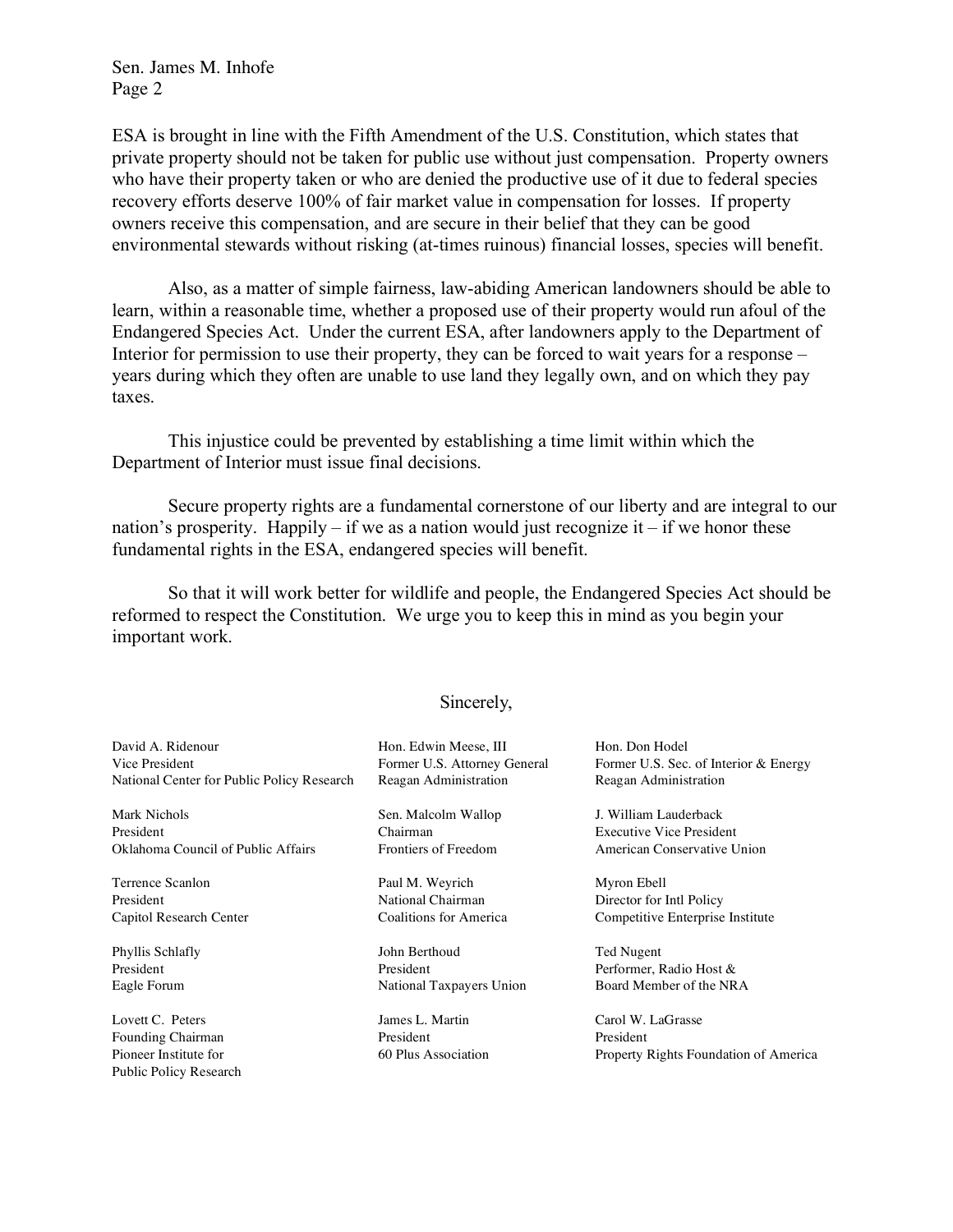Jim Backlin C. Preston Noell, III Katherine Lehman Vice President of Legislative Affairs President President President Christian Coalition of America Tradition, Family, Property, Inc. People for the USA Grange

Bill Moshofsky **Tom Schatz** Tom Schatz Ambassador Bruce Chapman Vice President, Government Affairs President President President Oregonians in Action Citizens Council of CAGW Discovery Institute

Nancie Marzulla Larry Pratt F. Patricia Callahan President Executive Director President President

Kevin Westfall **Lewis K. Uhler** Peter Flaherty

Harry Messenheimer, Ph.D. Stephen M. Lilienthal Craig Rucker Co-Founder Free Congress Foundation Executive Director

Sharon Livingston Bruce Colbert Geoff Allen Secretary/Treasurer Executive Director Vice Chair

Affairs Committee

Ron Arnold Executive Vice President President Director Center for the Defense of Free Enterprise Evergreen Freedom Foundation Rhode Island WiseUse

John Colyandro Dane von Breichenruchardt Drew Johnson

Niger Innis Donald L. Wildmon H. Sterling Burnett National Spokesman **National Spokesman** Founder and Chairman Senior Fellow

Michelle Korsmo Karen Kerrigan J. Robert McClure Executive Vice President President President and CEO President & CEO Americans for Prosperity Small Business & James Madison Institute Entrepreneurship Council

Scott LaGanga **Michael Smith** Fred Grau Fred Grau Annual Smith Fred Grau Fred Grau Annual Smith Fred Grau Annual Smith Fred Grau Annual Smith Fred Grau Annual Smith Scott Annual Smith Scott Annual Smith Scott Annual Smith Executive Director **Chairman** Chairman Take Back Pennsylvania Property Rights Alliance Oregon Livestock Producers Assn.

Director of Govt. Affairs President President President President Oregon Cattlemen's Association National Tax Limitation Committee National Legal and Policy Center

Riverside County

Helen Ferguson Sheila Powers Amy Ridenour Chairperson President Director

<sup>∗</sup> Bob Williams

Executive Director **President** President President President President

Stephen Stone **Ronald Williamson** Jim Sims President President President President Executive Vice President Renew America Great Plains Public Policy Institute Partnership for America

Congress of Racial Equality American Family Association National Center for Policy Analysis

Defenders of Property Rights Gun Owners of America American Assn. of Small Property Owners

Rio Grande Foundation (NM) Committee For A Constructive Tomorrow

Grant County (OR) Stockgrowers Property Owners Assn. of Pescadero Municipal Advisory Council

CA State Grange Environmental Albany County (NY) Farm Bureau Americans for the Preservation of Liberty

<sup>∗</sup> Brian Bishop

Texas Conservative Coalition U.S. Bill of Rights Foundation Tennessee Center for Policy Research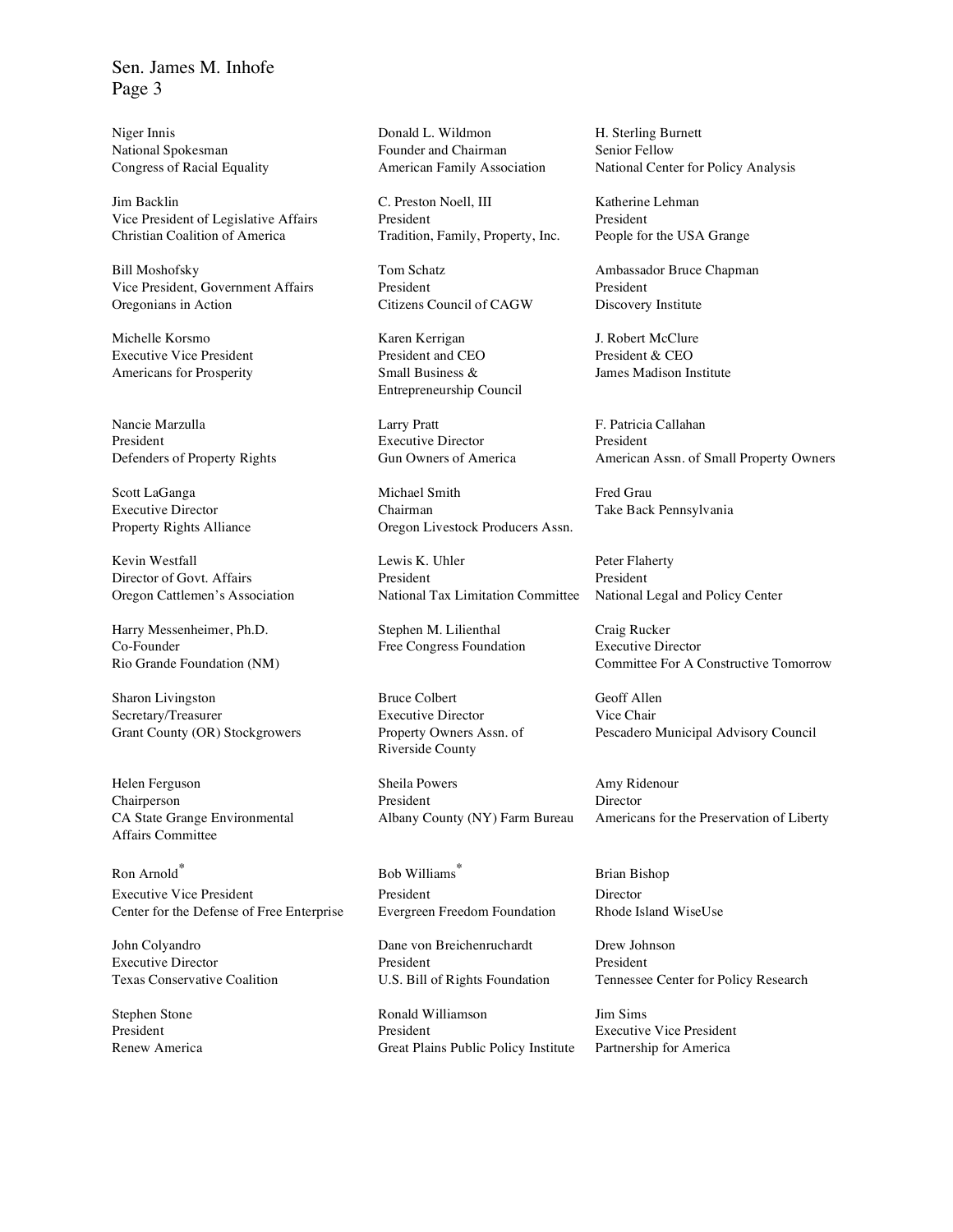R. Holt and Jane N. Hogan Sharon Bolton Dave & Marisa Hurwitz<br>
Ontario Hardwood Co., Inc. California Land Institute Snowmobile Alliance of

Chris Vargas **Matt Bennett** Howard Hutchinson Howard Hutchinson Executive Director Executive Director Executive Director The Warrior's Society Mountain Bike Club Treekeepers.org Coalition of AZ/NM Counties

Toni Thayer, Publisher Stephen J. Entin Mary Darling

Greg Blankenship Candace Oathhost John McClaughry Executive Director Chair Chair President Illinois Policy Institute CARE-USA Ethan Allen Institute

Mark Mathis Forest Thigpen John Taylor Executive Director **President** President President President President President Citizens Alliance for Responsible Energy Mississippi Center for Public Policy Virginia Institute for Public Policy

Stephanie A. Whalen Harry A. Harms Michael Coffman Michael Coffman President and Director Vice President/Treasurer President President Hawaii Agriculture Research Center Rural Resource Alliance (OR) Environmental Perspectives, Inc.

Andrew Quinlan William Greene Gregory M. Cohen, P.E. President President President President President President and CEO Center for Freedom and Prosperity RightMarch.com American Highway Users Alliance

Andrew P. Morriss Galen J. Roush Professor President East Oahu Realty (Honolulu, HI) of Business Law & Regulation Population Research Institute Case Western University School of Law

Bill Sauble **Mike Corn** Mike Corn Mike Casabonne President President President

**Individual Signers**

Trudy K. Thomas **Ray Kreig** Ray Kreig Jeff Jeffredo Murrieta, CA **Anchorage, AK** Mecca, CA

Steve Gessig, Publisher President President Principal Owner Economics of Taxation

Dr. Don Racheter **Robert B. Carleson** Richard Rowland President Chairman President Iowa Association of Scholars American Civil Rights Union Grassroot Institute of Hawaii

Jonathan DuHamel Gerald Hobbs Samuel M. Slom President President President President President President President President President President President People for the West (Tucson) Public Lands for the People, Inc. Small Business Hawaii

Richard Olivastro **Preston Drew Brad Box** Preston Drew Brad Box Founder & President Vice President Chairperson Citizens For Change! Citizens Alliance for Property Rights Citizens Action Group II

<sup>∗</sup> Steven Mosher Walt Harvey

Alexandra H. Mulkern Miriam Susan Krentz & Family Paul J. Snyder, M.D. Mechanicsville, MD Krentz Ranch, Arizona Ontario, OR

Ontario Hardwood Co., Inc. California Land Institute Snowmobile Alliance of Western States Kalama, WA

New Color Country Courier Institute for Research on the Darling Environmental & Surveying

The NM Cattle Growers' Assn. The NM Wool Growers, Inc. The NM Federal Lands Council